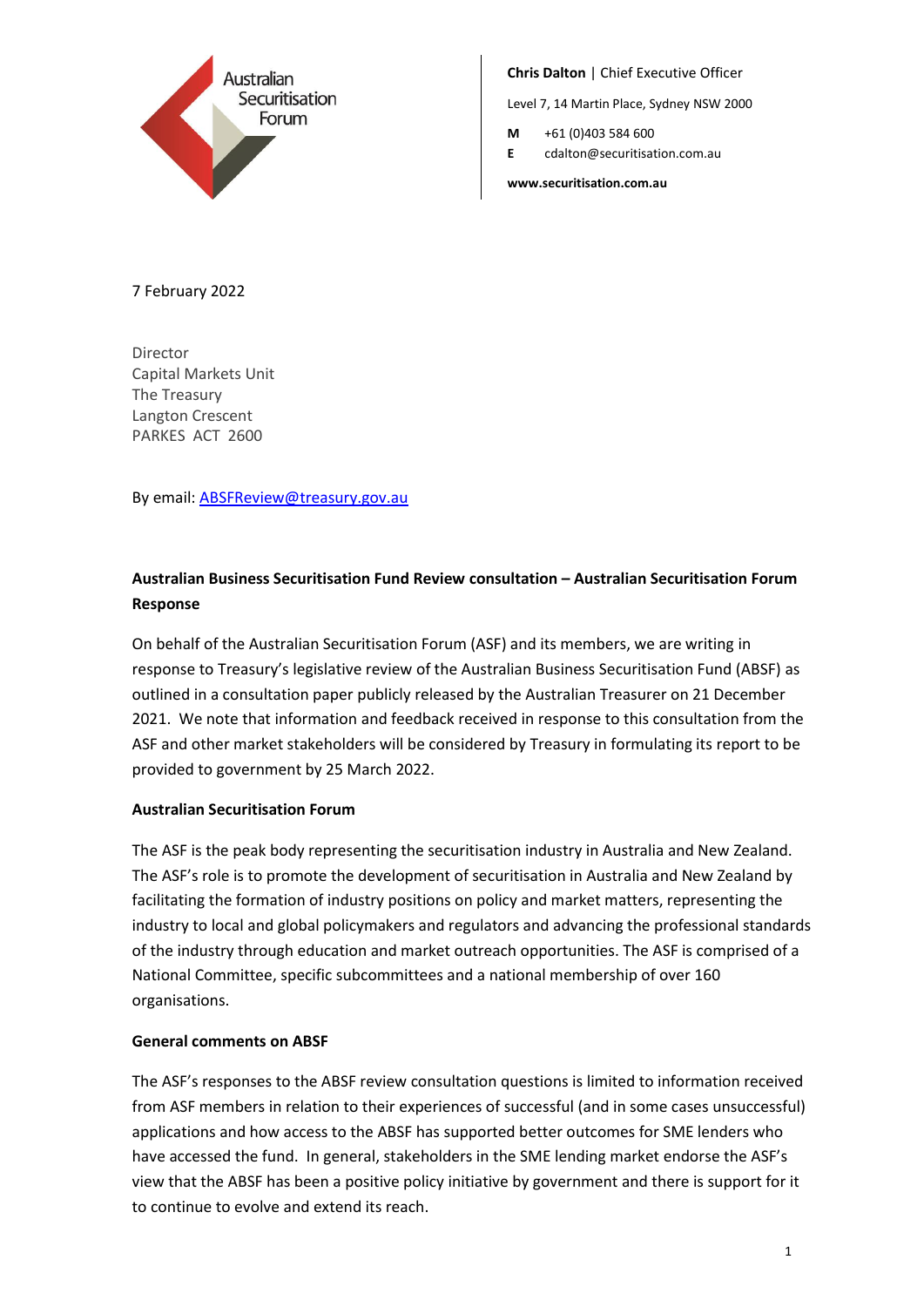The ASF is of the view that ABSF outcomes for the SME market can be improved in the following way:

- 1. A more simplified application process with greater predictability around evaluation parameters so that the criteria for determining ABSF participation are clear to new SME lenders/applicants. We acknowledge that the AOFM is focusing its efforts on this, most notably with the introduction of 'rolling applications'. This will also assist government to be better informed on the performance of the ABSF against its objectives.
- 2. A greater focus on under-developed SME market sectors such as unsecured lending (i.e., pure cash flow lending) and with an ability to apply the ABSF investment mandate in a flexible way.
- 3. A greater focus on term capital markets issuance rather than warehouse support, more akin to some aspects of the Structured Finance Support Fund (SFSF) involvement in supporting new issue markets.
- 4. The AOFM continuing to consult with market stakeholders, including the ASF and its members, to ensure continual improvement, delivery of the ABSF objectives and sector diversity.

### **ASF responses to ABSF Review consultation questions**

#### **Access and cost of SME finance**

*1. How has the ability of lenders to provide SME finance improved and to what extent can this be attributed to the ABSF?*

The ABSF has provided a new source of funding for selected SME lenders. The ABSF initiative has brought focus to the funding of small businesses and indirectly improved the liquidity in the sector. The scale of the ABSF and its investments to date are modest but provide credibility to a transaction.

The government's willingness to invest in the sector through the provision of the ABSF has provided confidence to a number of wholesale financiers and institutional credit investors to participate in the funding of SME receivables originated by a number of newer lenders and originators in the market. Over time it may contribute to the expansion of the less traditional forms of SME lending, such as pure cash flow unsecured lending, and '*fill the gap*' on those parts of the credit curve that are under resourced and ultimately need access to the capital markets.

Going forward, it would be greatly beneficial if the ABSF could be focused on increasing capital markets efficiency, even encouraging capital market investment in the sector by actively taking positions where liquidity is needed in the capital stack (notably at the senior level) in a similar way to the AOFM's approach under the Structured Finance Support Fund (SFSF).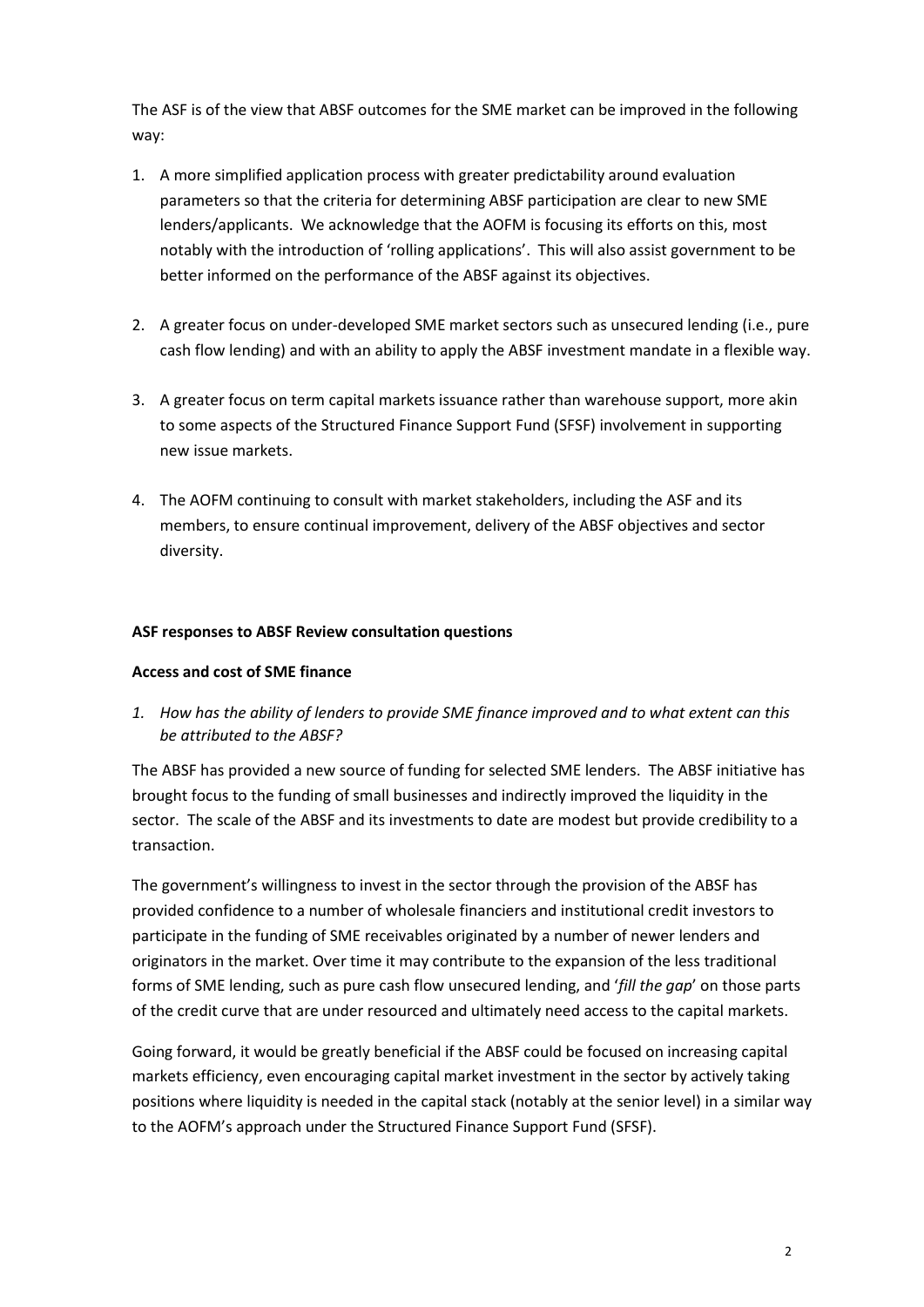### *2. To what degree has the ABSF influenced lending rates?*

It is difficult for the ASF to comment as ABSF investments to date have been in private warehouse transactions and accordingly the associated pricing is not in the public domain. Anecdotally, ABSF funding in warehouses has been at below market rates, which would decrease the cost of funding for the warehouse borrower. It is hard for the ASF to comment on whether this decrease in cost of funds has been transferred to the underlying SME borrowers. In more general terms, the ABSF funds have not been fully deployed since its inception largely due to the distraction of the intervening pandemic needs over the last 2 years. It would be valuable if there could be specific targets that the ABSF funds could be utilised for. This may require some form of formal investment policy or strategy. It is fundamental that the ABSF meets it broader policy objectives by enabling growth and competition in the SME lending sector through better access to financing and more specifically to the securitisation markets. As highlighted above, this may mean the ABSF providing funding where capital is most needed and also providing more innovative ways to fund newer entrants to SME lending.

#### **Developing the securitisation market**

# *3. What effect has the ABSF had on the viability of securitisation funding for SME lenders in terms of cost and assets that can be funded in this way?*

Clearly, securitisation is intended to be the key source of funding by which the ABSF program is to meet its objectives. Although market participants acknowledge that the ABSF has played a positive part in creating confidence and credibility for co-funders to invest in less traditional forms of SME lending (such as unsecured pure cash flow lending), the unintended consequence of some ABSF investments is that it can create a 'crowding in' effect on tranches that otherwise could be covered by the market (i.e. mezzanine). This can then lead to a pricing dislocation and keep other market participants from investing. Conversely, the market and sector would be better served if ABSF investments were deployed in transactions (notably public capital markets ABS) across the credit spectrum where there is a lack of capital available.

# *4. Has the ABSF had the effect of crowding in third-party investors to the SME securitisation market?*

There are early indications of third party investors committing time and funds to the SME space, partly to earn superior returns compared to traditional RMBS and ABS investments. There has been a funding gap particularly in the 'unsecured' or 'higher PD' SME space and it is hoped that ABSF investments will target those sectors in both private and public ABS transactions.

# *5. What contribution will standardised data reporting make to the development of the SME securitisation market?*

This is seen as critical so that transparency and confidence in data capture and reporting will build confidence in SME receivables portfolios amongst institutional investors and credit rating agencies. The key object of delivering any level of standardised (or consistent) reporting (noting how diverse SME lending is in terms of assets) is to build data libraries, historical performance and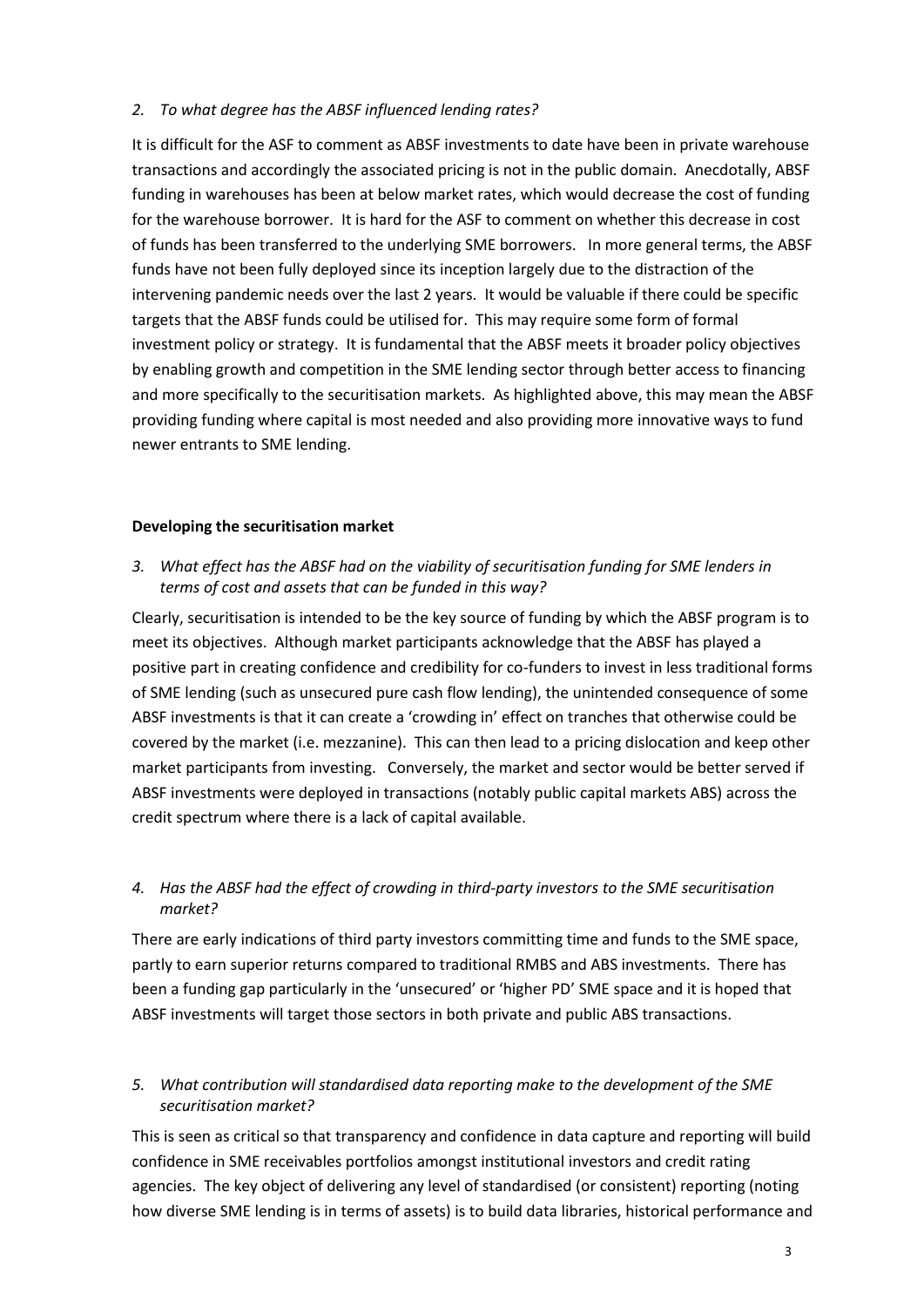comparisons and eventually develop public indices. However, due to the complexity and diversity of SME assets, they are not as homogenous as residential mortgages and therefore not as easy to compare.

The [data reporting template](https://www.securitisation.com.au/Site/media/website/Content/ASF%20Standards/ASF-SME-Data-Reporting-Template.xlsx) developed by the ASF in conjunction with SME lenders and investors is intended as a guide only (and will be subject to regular and ongoing market review) and is based on common market conventions but with a fair degree of optionality owing to the diverse types of SME funded assets. Reporting of itself may not necessarily drive the market but data consistency may provide certain efficiencies such as expediting the credit and rating processes. It is acknowledged that for some lenders the cost of implementing a new standardised template may outweigh the benefit. However, as a form of guidance, the ASF reporting template is intended to set out a broad reporting framework from which SME lenders may operate if they so wish.

### **Investment principles and process**

*6. Are the investment principles and process established for the ABSF by the AOFM appropriate to meet the objectives of the ABSF Act and have these been abided by in ABSF investments to date?*

The ASF understands that for some applicants the process of engagement with the AOFM (particularly at the earlier stages of implementation of the ABSF) was not ideal. The ABSF selection criteria has not been entirely transparent and the rigidity associated with a specific time driven EOI process was considered to demonstrate a lack of commercial capacity. The more recent introduction of rolling applications is viewed as being more pragmatic and will go some way to resolving concerns. However, not all outcomes are necessarily meeting the guiding principles and objectives of the ABSF. Specifically, ABSF investments to date have been deployed to those lenders who, due to their size and scale, could arguable already source funding from the market but rather have benefitted from more favourable pricing from ABSF investment. Whether or not intended, this can create an uncompetitive and unsustainable landscape by excluding newer SME lending sectors that remain underserviced or underdeveloped. It would be valuable for a funding strategy or plan to be developed that suggests or outlines ways in which the objectives of the ABSF Act can be satisfied.

### **Legislative settings**

# *7. Do the ABSF's legislative settings and mandate remain appropriate for the ABSF to achieve its objectives?*

The ASF understands that the first and second EOI application processes 'tripped over' some of the requirements of the ABSF investment mandate because there was a lack of transparency in the selection criteria and the decision making process appeared to be fairly discretionary. Through improved resourcing and the development of a more concrete suite of investment principles or a policy to help guide ABSF investment decisions, the ABSF is more likely to achieve its true purpose in facilitating investing in newer and underserviced parts of the SME funding market.